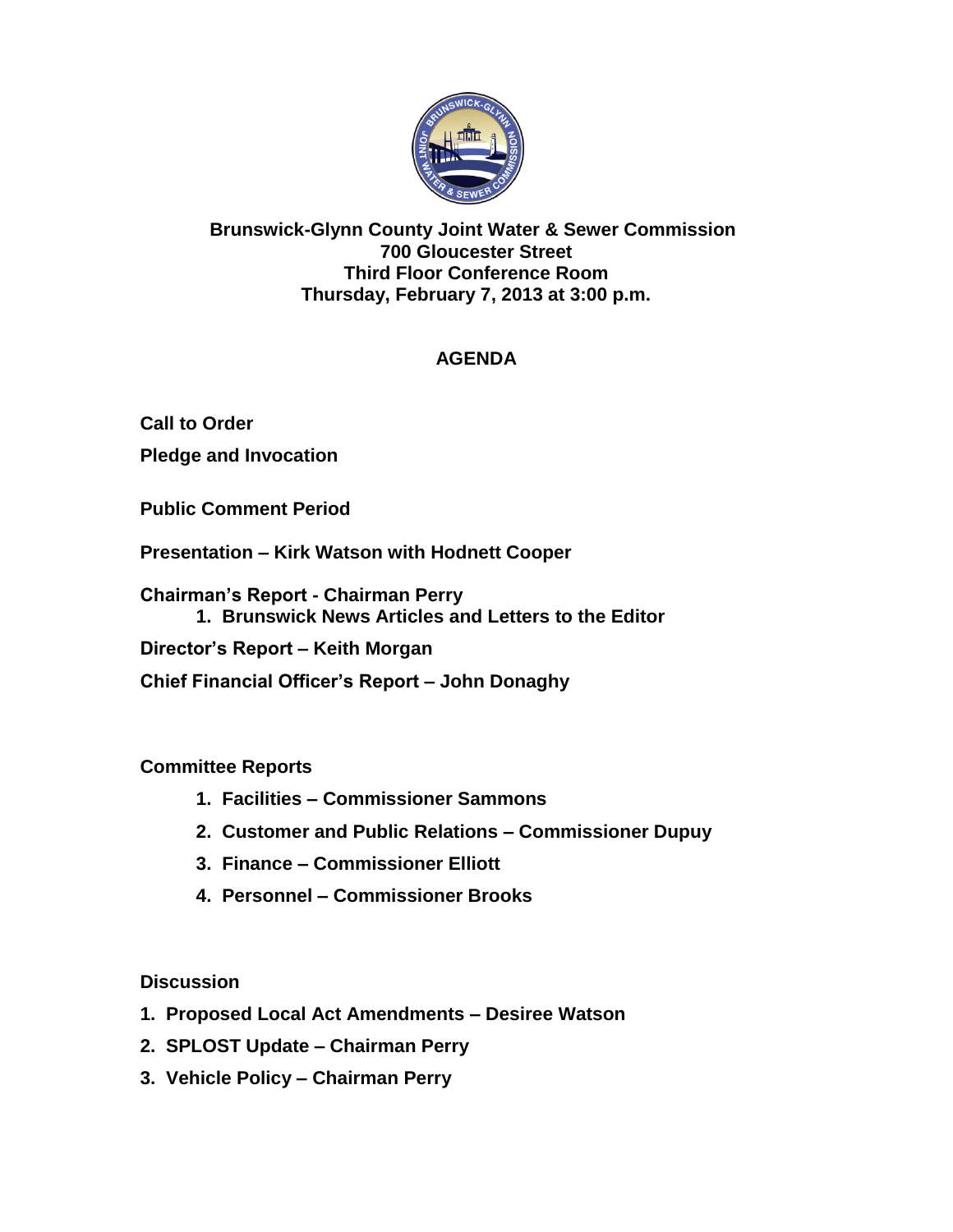- **4. Phones and Pagers Policy – Chairman Perry**
- **5. Bid Process and Procedure – Commissioner Dean**
- **6. Tap Fee for Other City/County Governments – Commissioner Dean**
- **7. After-Hour Emergency Call Procedure – Keith Morgan**

#### **Approval**

- **1. Banking Resolution – John Donaghy**
- **2. Lease Renewal (Harvey Anderson) – John Donaghy**
- **3. Surplus Declaration of Vehicles – John Donaghy**
- **4. Minutes of January 10, 2013 Meeting**

**Executive Session**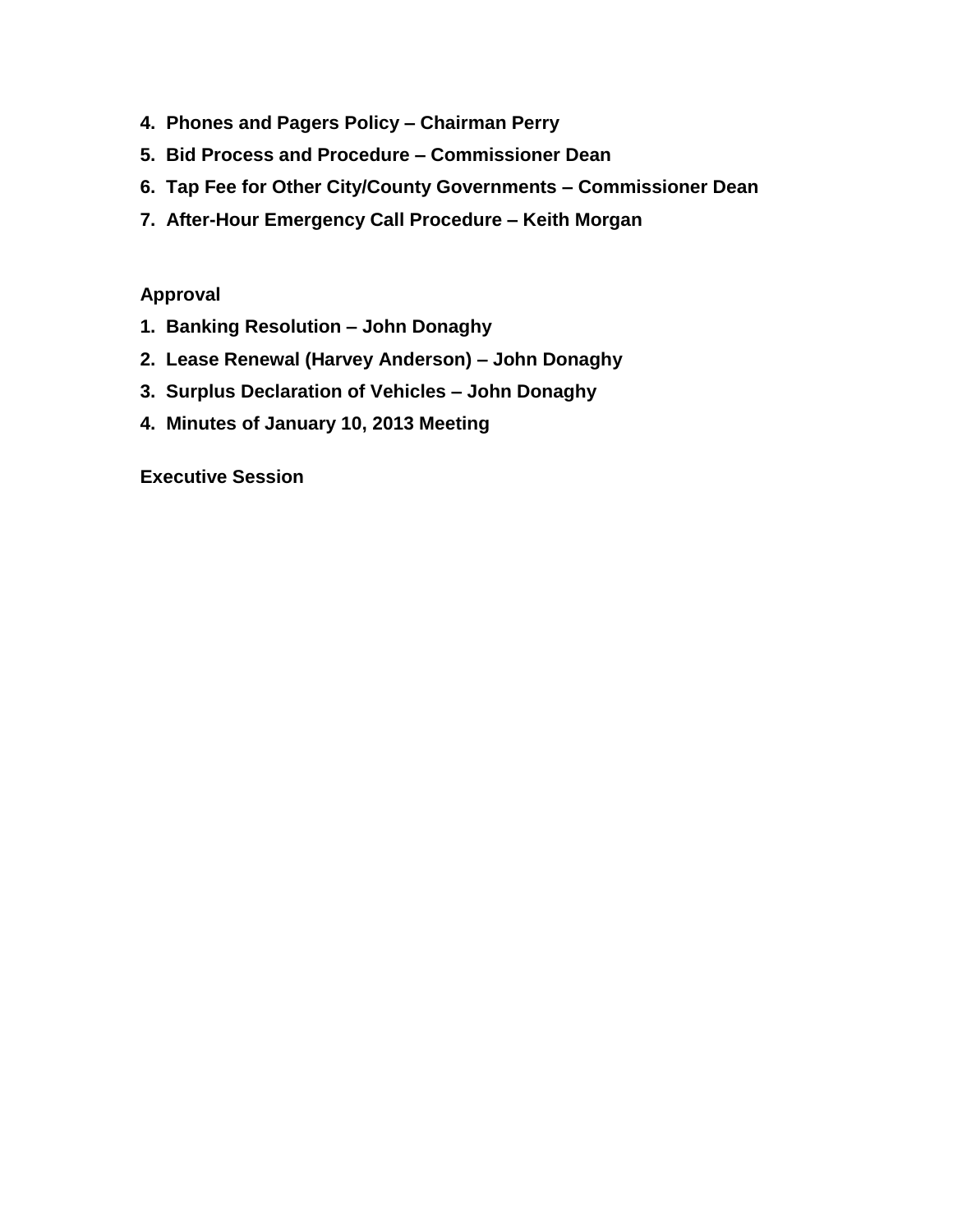

#### **Brunswick-Glynn County Joint Water & Sewer Commission 700 Gloucester Street Third Floor Conference Room Thursday, February 7, 2013 at 3:00 p.m.**

### **MINUTES**

| <b>PRESENT:</b>      | Ronald E. Perry, Chairman<br>Sandra J. Dean, Commissioner<br><b>George M. Dupuy, Commissioner</b><br><b>Donald M. Elliott, Commissioner</b><br>Dale Provenzano, County Commissioner<br><b>Tony Sammons, Commissioner</b> |
|----------------------|--------------------------------------------------------------------------------------------------------------------------------------------------------------------------------------------------------------------------|
| <b>ABSENT:</b>       | <b>James Brooks, City Commissioner</b>                                                                                                                                                                                   |
| <b>ALSO PRESENT:</b> | Keith P. Morgan, Executive Director<br>John D. Donaghy, Chief Financial Officer<br>Desiree E. Watson, JWSC Attorney<br><b>Barbara Rogers, JWSC Clerk</b>                                                                 |

Chairman Perry called the meeting to order. Commissioner Sammons provided the invocation and Chairman Perry led the pledge of allegiance.

### **Public Comment Period**

Chairman Perry recognized the following individuals to address the Commission.

1. Ben Grantham, Saint Simons Island, stated that he and the City of Brunswick had a gentleman's agreement over assuming the infrastructure at his mobile home park, however, at the current time it is still considered as a private system. Mr. Grantham requested that the JWSC accept his water and sewer lines.

2. Heath Manning, Brunswick, stated that she normally had low water consumption and one month she was billed for an excessive amount. She stated that she had spoken to Customer Service about the problem. This week her water was been cut off. She has now spoken to the Customer Service Supervisor and applied for an adjustment.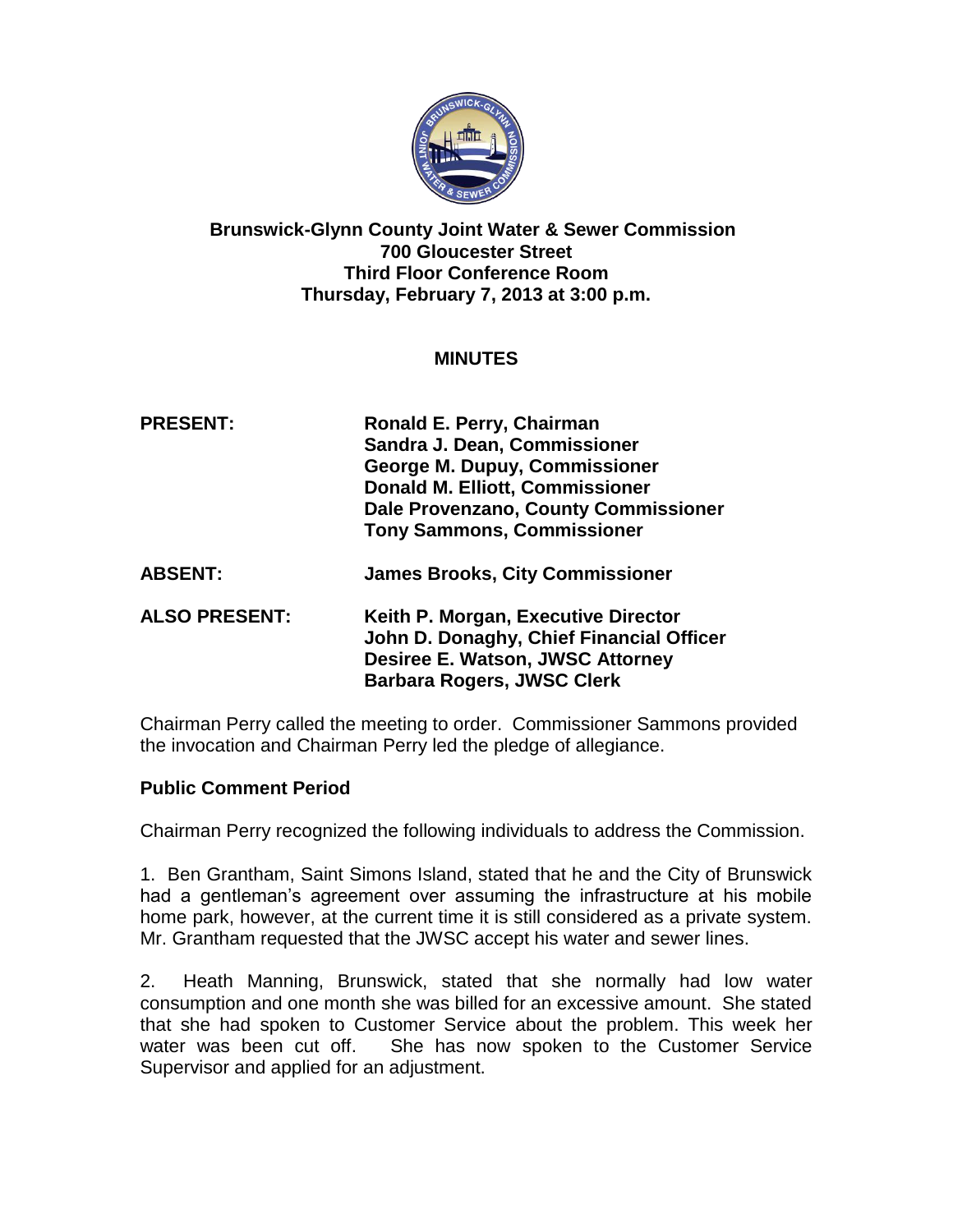There being no additional citizens who wished to address the Commission, Chairman Perry closed the Public Comment Period.

#### **Presentation – Kirk Watson with Hodnett Cooper**

Kirk Watson, Hodnett Cooper, made a presentation on the purchase of the building located at 700 Gloucester Street, the current site of the administrative offices. He stated that it is on a 1.5 acre site with ample on-site parking and conveniently located within walking distance to downtown Brunswick. He also presented the current revenue streams for the building.

# **Chairman's Report - Chairman Perry**

### **1. Brunswick News Articles and Letters to the Editor**

Chairman Perry stated that he had spoken to the individuals that had submitted letters to the editor of the *Brunswick News* to let them know that their views are important to the JWSC and that we are concerned on how the JWSC is perceived.

### **Director's Report – Keith Morgan**

Mr. Morgan reviewed with Commissioners the current activities in the administrative departments and current projects in Finance and Planning and Construction. He reviewed the activities currently underway in Water Production, Water Distribution, Systems Pumping and Maintenance, and Wastewater Treatment and advised the Commission on the active contracted construction projects and the active in-house construction projects on our Capital Improvement Plan. Mr. Morgan stated the JWSC experienced two (2) unplanned service outages which affected our customers. One outage was at the Saint Mark's Towers project and one just south of the Coast Guard Station when an 8" line was severely damaged by a contractor working on a storm drainage project. He briefly explained what is meant by Residential Equivalent Unit (REU) and how the proper determination ensures that each user pays their proportionate share of the debt.

After a short discussion, the Commission requested that Mr. Morgan send a letter to the City and County proposing an arrangement between either the City of Brunswick or Glynn County and the JWSC on road patches.

#### **Chief Financial Officer's Report – John Donaghy**

Mr. Donaghy reviewed the December 31, 2012 Comparative Balance Sheet, Revenue and Expenditure Budget Report, Accounts Receivable Summary and the Contract Savings Report. Mr. Donaghy stated that the 2014 budget preparation has started. Commissioners requested that future reports reflect encumbrances as well as expenditures.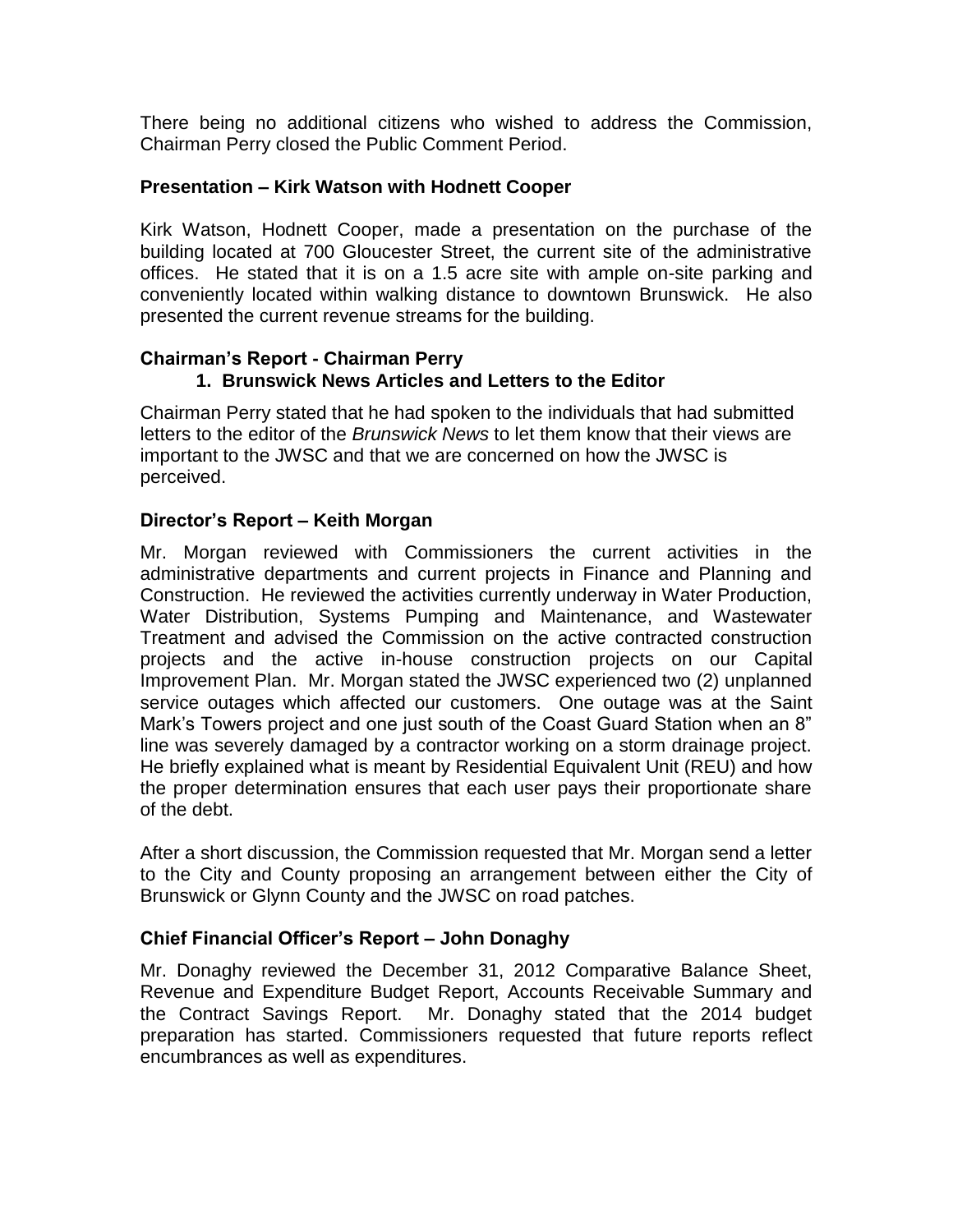### **Committee Reports**

#### **1. Facilities – Commissioner Sammons**

Commissioner Sammons distributed a matrix comparing the properties the JWSC has under consideration. The Committee will be continuing to develop the matrix as the information is obtained.

#### **2. Customer and Public Relations – Commissioner Dupuy**

Commissioner Dupuy stated that the Committee had met twice and had invited the Customer Service Supervisor, Luke Schwalm, to the last meeting. Commissioner Dupuy stated that the Committee was recommending that the Committee be renamed to Customer Service and Public Communications.

Commissioner Dupuy made a motion seconded by Commissioner Dean to change the name of the Committee to Customer Service and Public Communications. Motion carried 6-0-0.

#### **3. Finance – Commissioner Elliott**

Commissioner Elliott stated that the Committee had met twice and was reviewing the current systems and would be making recommendations once they had finished their reviews. Commissioner Elliott stated that the Committee was setting a date to invite Burton & Associates to come and explain rate development and wanted to invite all the Commissioners to attend, if possible.

#### **4. Personnel – Commissioner Brooks**

Commissioner Provenzano gave the Committee's report, stating that the Committee is looking into such areas as turnover rates, comparable industry wage rates, benefits, and the exit interview process.

#### **Discussion**

#### **1. Proposed Local Act Amendments – Desiree Watson**

Mrs. Watson stated that immediately prior to the start of our meeting she learned that notice to introduce a bill to amend the Act had already been prepared by one of our Representatives. She distributed a handout showing the proposed amendment and compared it to the current local Act and the proposed draft in the briefing book. After a short discussion concerning how the JWSC should proceed, a decision was made to hold up any action until Commissioners could speak to local Representatives.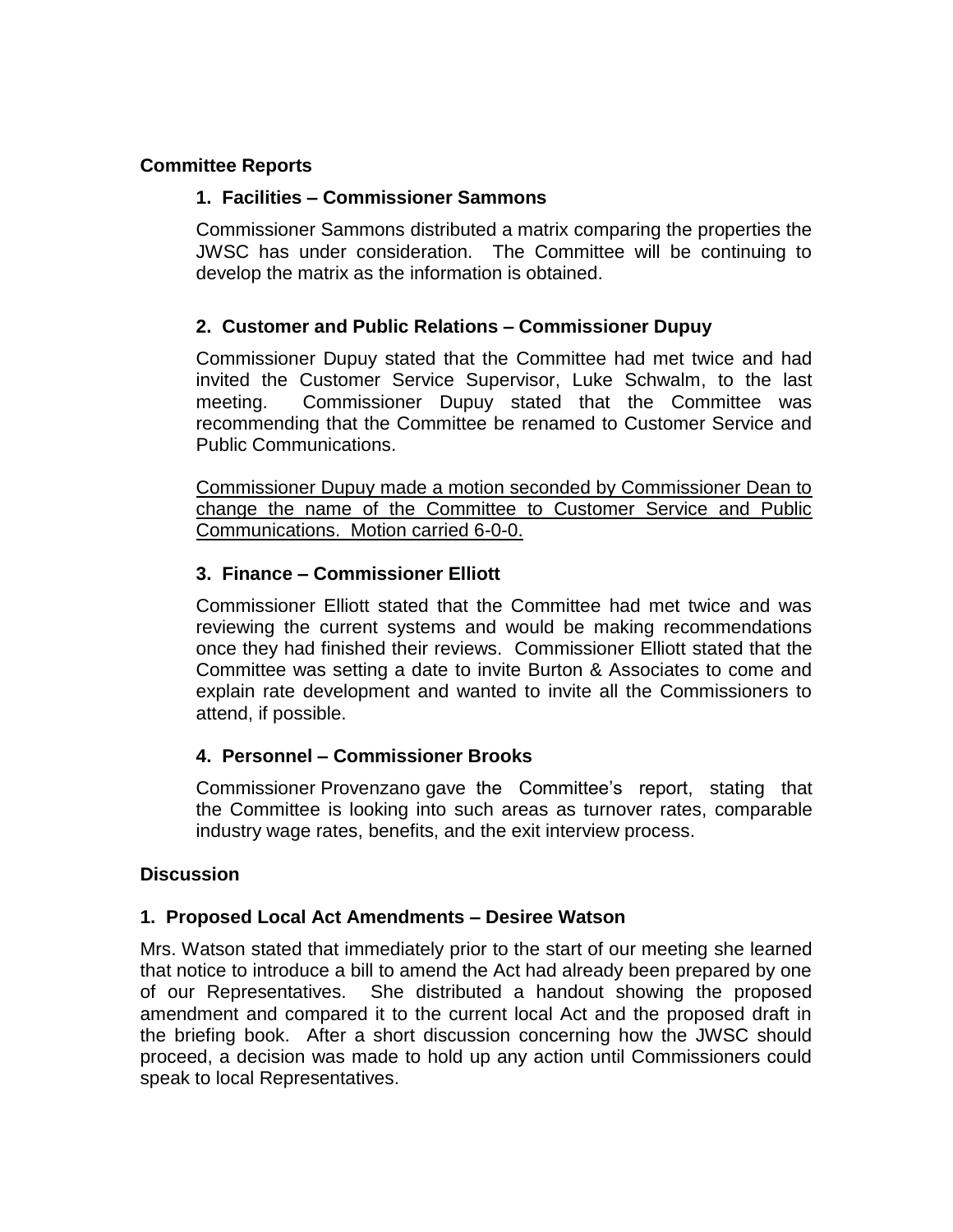## **2. SPLOST Update – Chairman Perry**

Chairman Perry updated Commissioners stating that a letter had been sent to both the City of Brunswick and Glynn County requesting an up to date status report on all water and sewer projects listed in SPLOST IV and SPLOST V. He advised Commissioners that a response had been received from the City Manager and that the County's response was expected before our next meeting.

# **3. Vehicle Policy – Chairman Perry**

Chairman Perry asked for additional information on the assignment of "Take Home" vehicles; how they were assigned and if they could be driven out of county. Mr. Morgan stated that the superintendents of each division were assigned a take home vehicle as well as the division foremen since they were always on back-up call. He stated that other employees were assigned a vehicle to be driven home when they were the on-call employee for their division. A short discussion was held on how the benefit was calculated for tax purposes on take home vehicles.

# **4. Phones and Pagers Policy – Chairman Perry**

This item was deferred to the next meeting on February 20, 2013.

### **5. Bid Process and Procedure – Commissioner Dean**

This item was deferred to the next meeting on February 20, 2013.

### **6. Tap Fee for Other City/County Governments – Commissioner Dean**

This item was deferred to the next meeting on February 20, 2013.

# **7. After-Hour Emergency Call Procedure – Keith Morgan**

This item was deferred to the next meeting on February 20, 2013.

# **Approval**

### **1. Banking Resolution – John Donaghy**

Mr. Donaghy explained that our Financial Policy requires two (2) signatures on any check issued for \$25,000 or more.

Commissioner Sammons made a motion seconded by Commissioner Elliott that the Brunswick-Glynn County Joint Water and Sewer Commission approve the Chairman and Vice-Chairman as authorized signatories on the bank accounts of the JWSC and that the Chairman, Vice-Chairman, Executive Director and Chief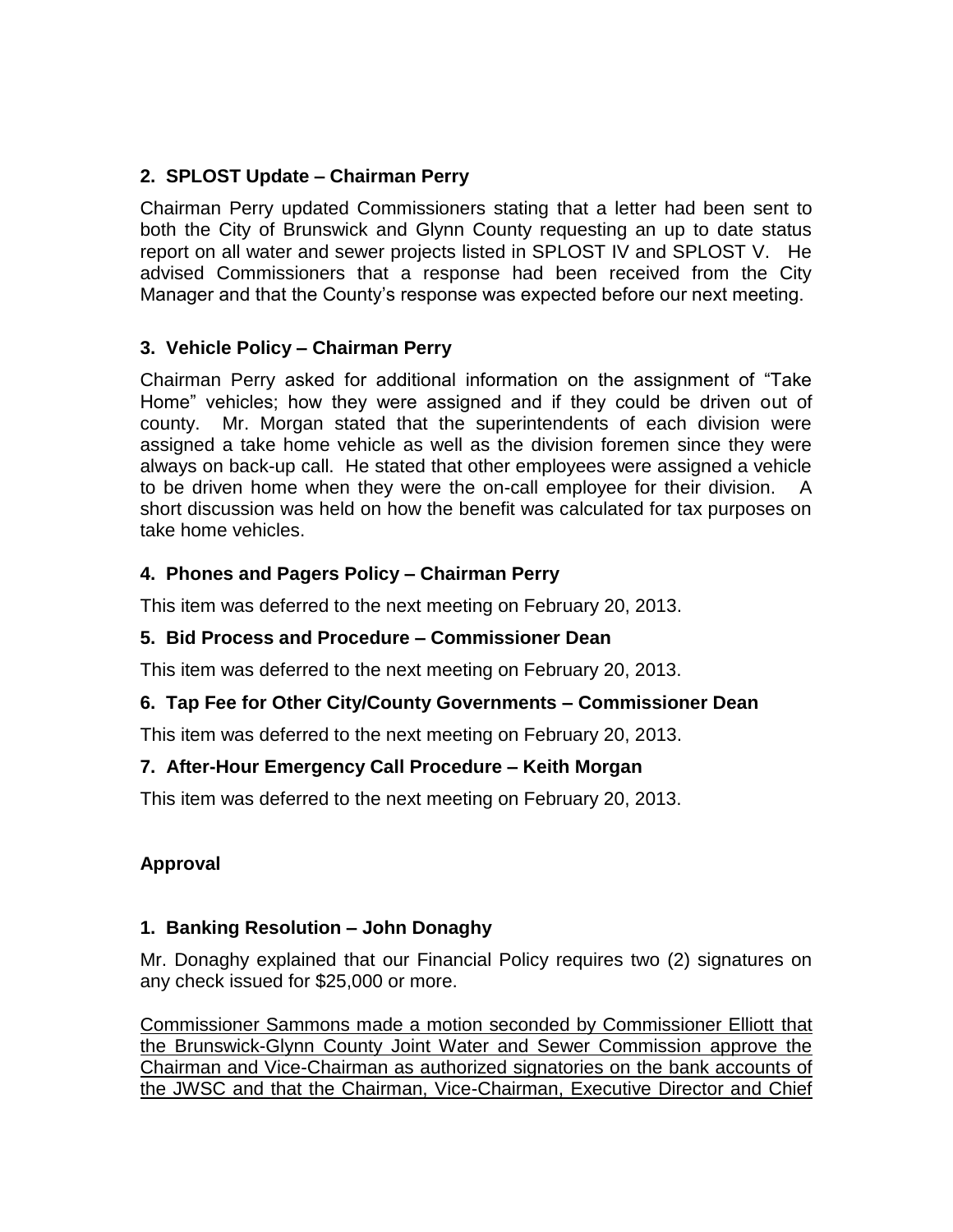Financial Officer be authorized to execute the necessary banking resolutions with United Community Bank. Motion carried 6-0-0.

## **2. Lease Renewal (Harvey Anderson) – John Donaghy**

Mr. Donaghy stated that in March 2010 the JWSC approved entering into a lease with Harvey Anderson for the property where a lift station is located. The renewal is for the third option year at a cost of \$100 per month.

Commissioner Provenzano made a motion seconded by Commissioner Elliott that the Brunswick-Glynn County Joint Water and Sewer Commission's approve the third option year of the lease with Mr. Harvey Anderson for property located at 100 Marsh Drive at a cost of one hundred dollars (\$100.00) per month. Motion carried 6-0-0.

# **3. Surplus Declaration of Vehicles – John Donaghy**

Mr. Donaghy stated that following the authorized purchase of replacement vehicles; three existing vehicles are no longer of any use to the JWSC and staff recommends they be declared surplus.

Commissioner Dupuy made a motion seconded by Commissioner Elliott that the Brunswick-Glynn County Joint Water and Sewer Commission declare as surplus the vehicles identified as 1961, 1973 and 74142 and that they be disposed of in a manner most advantageous to the JWSC. Motion carried 6-0-0.

### **4. Minutes of January 10, 2013 Meeting**

Commissioner Elliott made a motion seconded by Commissioner Sammons to approve the minutes of the January 10, 2013 regular meeting. Motion carried 6- 0-0.

### **Executive Session**

The JWSC members did not have any items to discuss in an Executive Session.

Chairman Perry requested that the next regular meeting be moved to Wednesday, February 20, 2013 at 3:00 p.m.